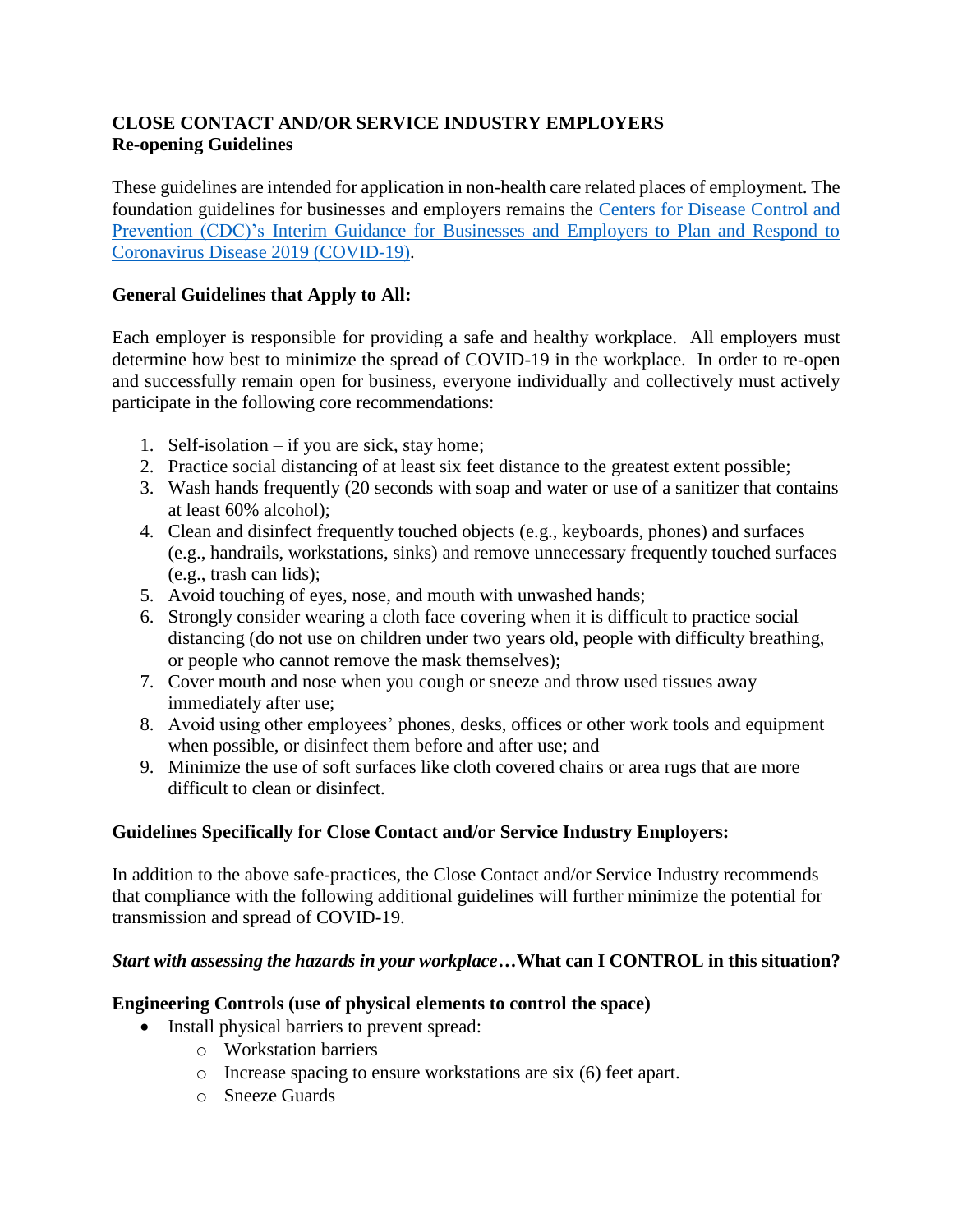- Implement isolation of task
- Know and adjust for ventilation patterns and air change rates to lessen contamination

## **Administrative Controls (use of policies or procedures to control the space)**

- Employees and clients who are sick will be expected to stay home
- Provide training, educational materials, and reinforcement on proper sanitation, handwashing, cough and sneeze etiquette, using PPE, and other protective behaviors
- Be flexible with work schedules/hours to reduce the numbers of people (employees and clients) in the establishment at all times.
- Consider floor stickers and signage that provide guidance for social distancing of at least six feet.
- Thorough sanitation procedures must be in place.
- Use appropriate PPE for each service.

## **Workplace Cleanliness**

- Develop, implement and maintain a cleaning and disinfecting schedule for all areas of the workplace.
- Provide an EPA approved disinfectant for disinfecting equipment and work areas.
- Train employees on the cleaning/disinfecting schedule, the difference between cleaning and disinfecting, proper PPE use and the hazards of the chemicals used. Add SDS to your Hazard Communication Program.
- Clean and disinfect ALL restroom surfaces including floors, sinks, and toilet bowls. Store paper products in a closed cabinet and provide antibacterial hand soap. Place trashcan by door.
- All common spaces including lobby area, bathrooms and frequently touched surfaces, doors, tools and equipment should be cleaned and disinfected prior to daily opening and between each customer.
- Workstations to include chairs and other surfaces should be disinfected after each customer.
- Employees should frequently wash their hands after using the phones, computer, cash register and/or credit card machine. Wipe these surfaces between each use.
- Consult CDC Information on Cleaning and Disinfection: [https://www.cdc.gov/coronavirus/2019-ncov/community/organizations/cleaning](https://www.cdc.gov/coronavirus/2019-ncov/community/organizations/cleaning-disinfection.html)[disinfection.html](https://www.cdc.gov/coronavirus/2019-ncov/community/organizations/cleaning-disinfection.html)

# **Personal Cleanliness**

- Ensure that all sinks in the workplace have antibacterial soap available and paper towels.
- Employees should frequently wash their hands or use hand sanitizer after using the phones, computer, cash register and/or credit card machine. Wipe these surfaces between each use.
- Post handwashing signs in the restrooms.
- Provide hand sanitizer, tissues, and single lined trash receptacles for employees and clients.

## **Pre-Entry Guide**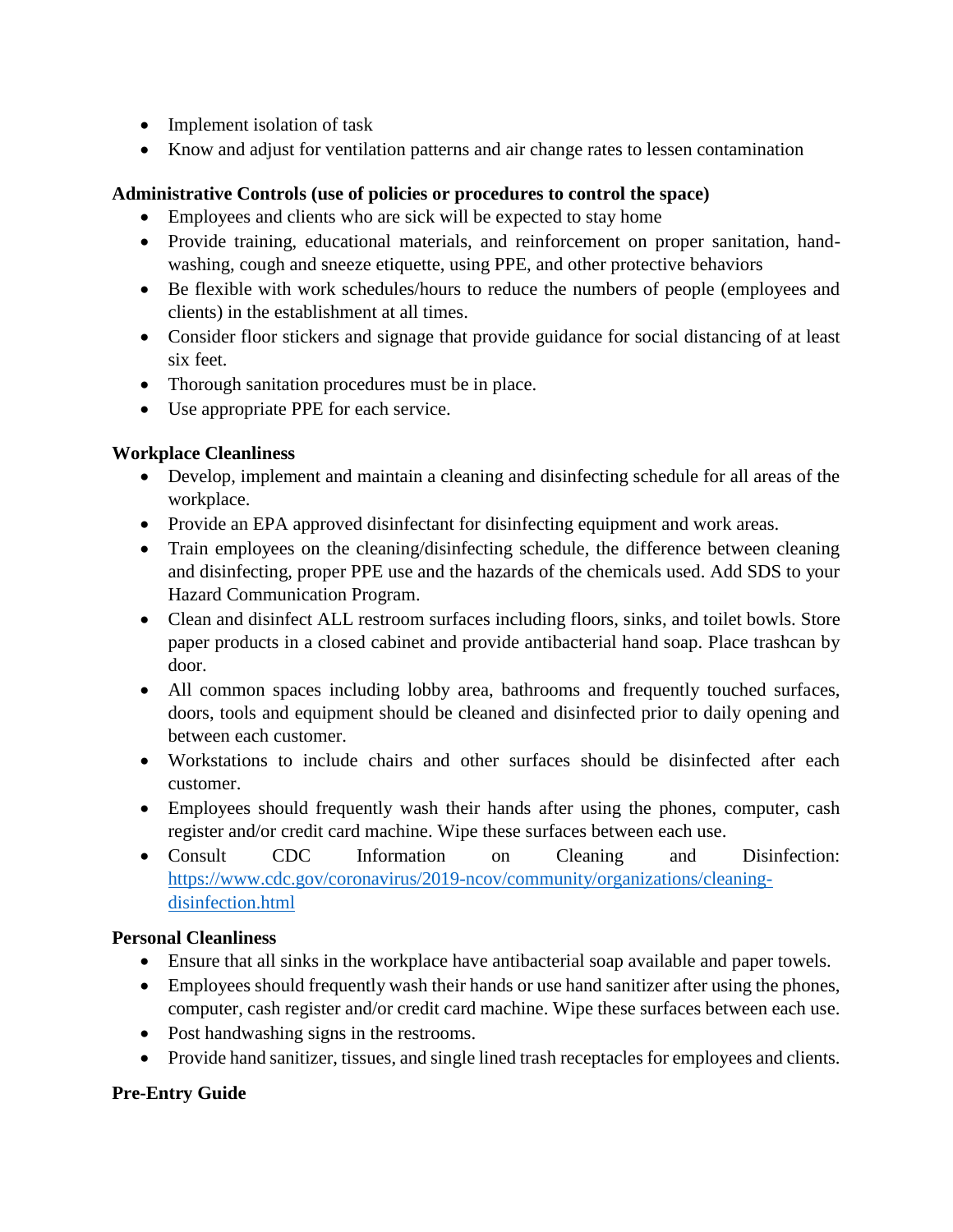- Establish procedures for building entry and occupant number.
- Have an employee, in proper PPE, set up at the outside entrance to the business.
- Limit the number of customers allowed in building depending on the square footage or occupancy guidelines.
- All customers should be screened prior to entrance into the building including temperature check and screening form.
- Customers should be required to wear a mask upon entry and when feasible while a service is being performed.
- Signs should be posted at all entrances clearly indicating that **no one** may enter if they have symptoms of respiratory illness or are COVID-19 positive. Services may be rescheduled.
- Post signs at the designated entry/access points addressing symptoms of respiratory illness.
- Post signs addressing protective gear such as masks to be worn by the customer.
- Stagger appointments to minimize and/or eliminate excessive customers in waiting areas.
- Utilize virtual booking to include reservations, check-in and check-out.
- Arrange service seating to allow for the recommended 6ft social distancing.

## **Social Distancing and PPE**

- Maintaining 6-feet social distancing remains important to slowing the spread of the virus. Personal protective equipment (PPE) alone cannot be used by employers to comply with social distancing requirements.
- If modifications are not feasible to achieve the social distancing requirements and employees must work in close contact with customers in order to complete services, then PPE should be used to supplement, but not replace, the need for social distancing.
- All employers should conduct a PPE hazard assessment of the job tasks to determine what type of PPE is required. Various sizes of PPE will be provided for employees.
- All providers and customers will wear face masks or cloth face coverings to the extent possible.
- Other appropriate personal protective equipment (PPE), such as gowns, will be made available and worn when deemed necessary by the services being performed.
- All service providers should wear protective gloves and dispose of them between each client.
- Make sanitizing stations available through the establishment.
- Ensure that services are provided by appointment only; no walk-in customers.
- Customers should be required to sanitize their hands upon entering the building and also before each service.
- Payments for services are recommended to be non-cash only.

## **Signs:**

• Create signage for employees and members of the public regarding your safety and hygiene practices. This serves as a good reminder for employees and instills confidence in the public.